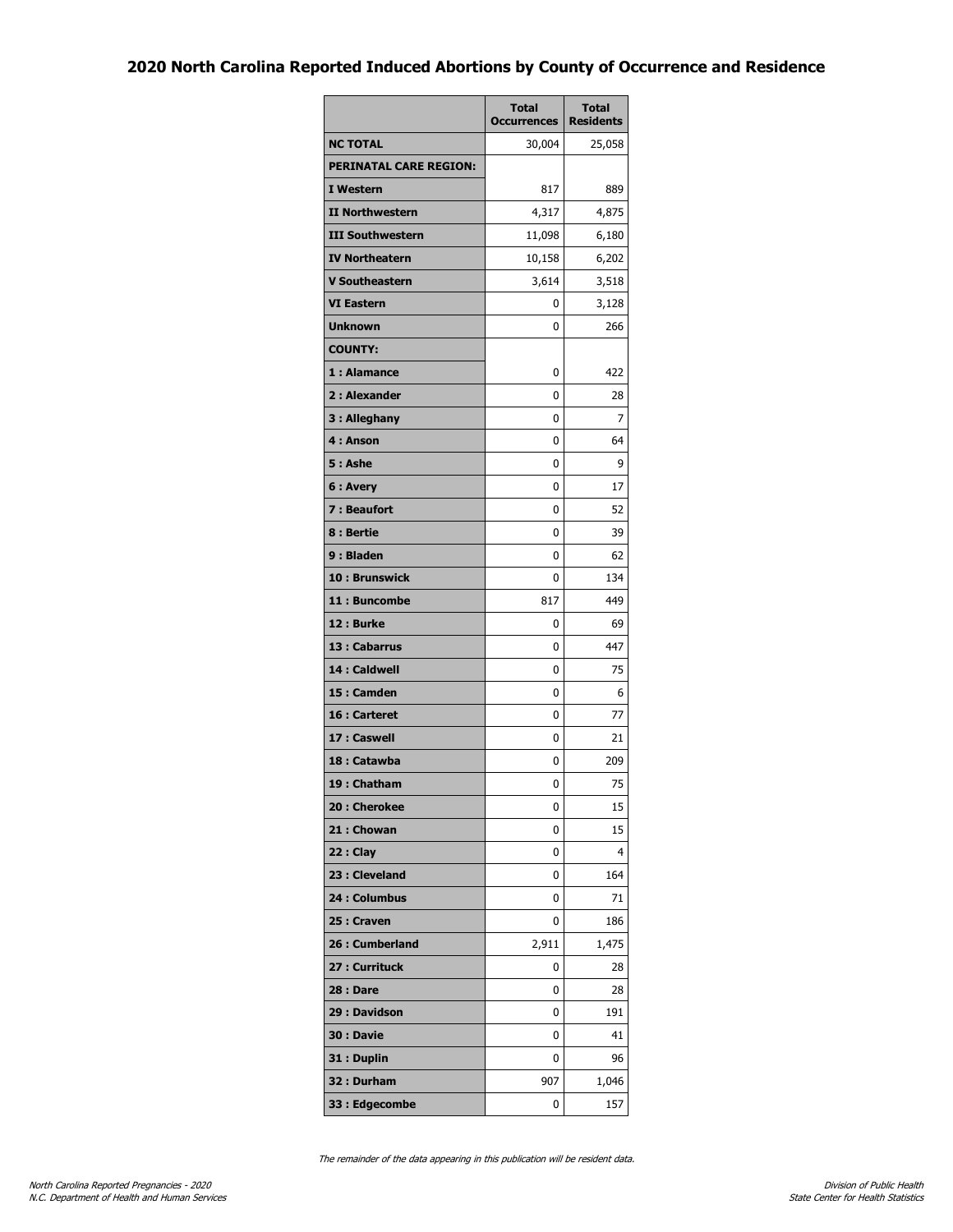## **2020 North Carolina Reported Induced Abortions by County of Occurrence and Residence**

|                        | <b>Total</b><br><b>Occurrences</b> | <b>Total</b><br><b>Residents</b> |
|------------------------|------------------------------------|----------------------------------|
| 34 : Forsyth           | 1,517                              | 1,083                            |
| 35 : Franklin          | 0                                  | 141                              |
| 36 : Gaston            | 0                                  | 478                              |
| 37 : Gates             | 0                                  | 8                                |
| 38 : Graham            | 0                                  | 3                                |
| 39 : Granville         | 0                                  | 123                              |
| 40 : Greene            | 0                                  | 41                               |
| 41 : Guilford          | 2,800                              | 2,023                            |
| 42 : Halifax           | 0                                  | 170                              |
| 43 : Harnett           | 0                                  | 270                              |
| 44 : Haywood           | 0                                  | 42                               |
| 45 : Henderson         | 0                                  | 91                               |
| 46 : Hertford          | 0                                  | 33                               |
| 47 : Hoke              | 0                                  | 128                              |
| 48 : Hyde              | 0                                  | 1                                |
| 49 : Iredell           | 0                                  | 274                              |
| 50 : Jackson           | 0                                  | 34                               |
| 51: Johnston           | 0                                  | 411                              |
| 52: Jones              | 0                                  | 18                               |
| 53 : Lee               | 0                                  | 125                              |
| 54 : Lenoir            | 0                                  | 133                              |
| 55 : Lincoln           | 0                                  | 83                               |
| 56 : McDowell          | 0                                  | 29                               |
| 57: Macon              | 0                                  | 27                               |
| 58 : Madison           | 0                                  | 17                               |
| 59 : Martin            | 0                                  | 32                               |
| 60 : Mecklenburg       | 11,098                             | 4,569                            |
| 61 : Mitchell          | 0                                  | 3                                |
| 62 : Montgomery        | 0                                  | 37                               |
| 63 : Moore             | 0                                  | 158                              |
| <b>64 : Nash</b>       | 0                                  | 287                              |
| <b>65: New Hanover</b> | 703                                | 582                              |
| 66 : Northampton       | 0                                  | 41                               |
| 67 : Onslow            | 0                                  | 530                              |
| 68 : Orange            | 2,499                              | 253                              |
| 69 : Pamlico           | 0                                  | 14                               |
| 70 : Pasquotank        | 0                                  | 55                               |
| 71 : Pender            | 0                                  | 67                               |
| 72 : Perquimans        | 0                                  | 13                               |
| 73 : Person            | 0                                  | 91                               |
| 74 : Pitt              | 0                                  | 493                              |
| <b>75 : Polk</b>       | 0                                  | 14                               |
| 76 : Randolph          | 0                                  | 176                              |